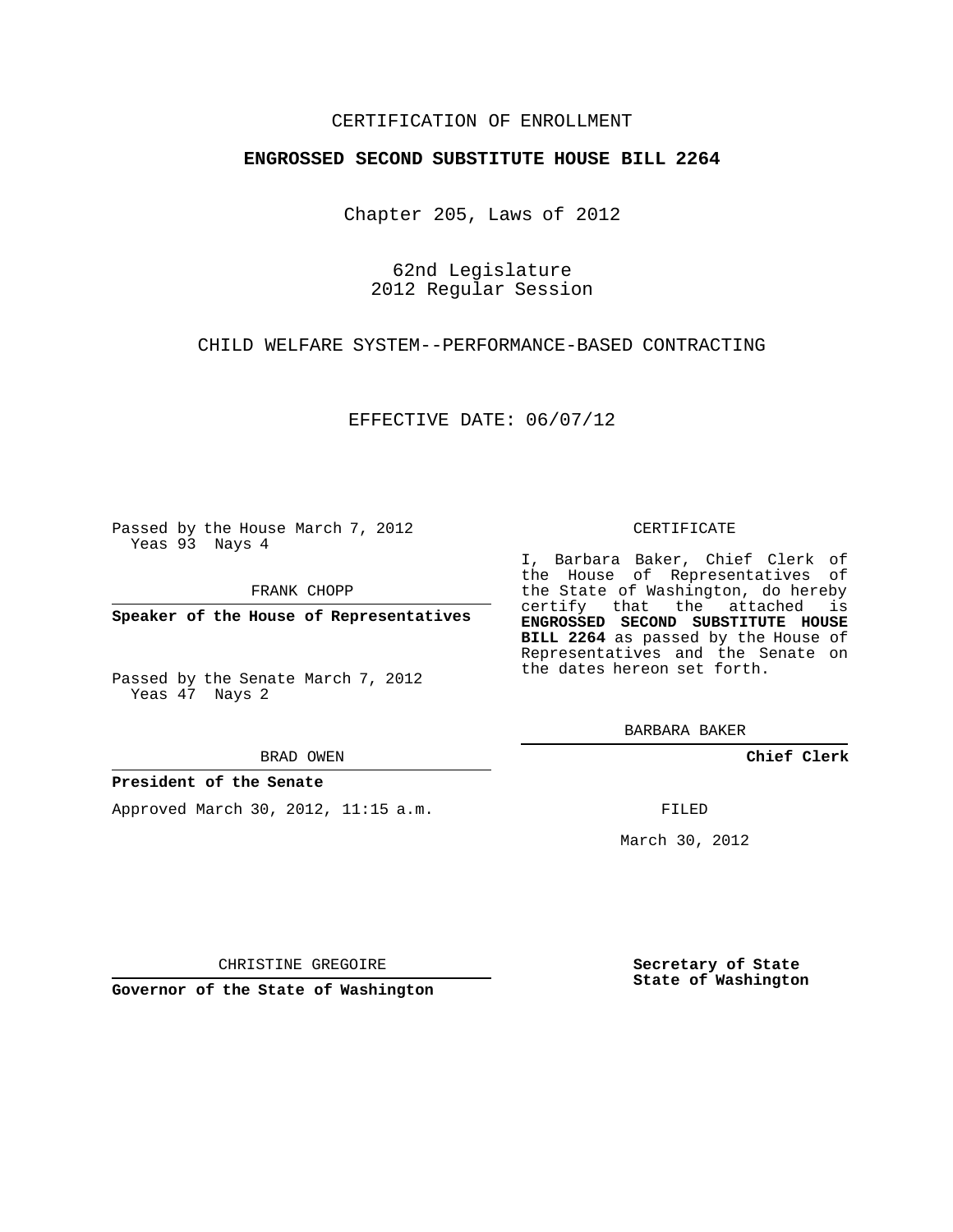# **ENGROSSED SECOND SUBSTITUTE HOUSE BILL 2264** \_\_\_\_\_\_\_\_\_\_\_\_\_\_\_\_\_\_\_\_\_\_\_\_\_\_\_\_\_\_\_\_\_\_\_\_\_\_\_\_\_\_\_\_\_

\_\_\_\_\_\_\_\_\_\_\_\_\_\_\_\_\_\_\_\_\_\_\_\_\_\_\_\_\_\_\_\_\_\_\_\_\_\_\_\_\_\_\_\_\_

AS AMENDED BY THE SENATE

Passed Legislature - 2012 Regular Session

## **State of Washington 62nd Legislature 2012 Regular Session**

**By** House Ways & Means (originally sponsored by Representatives Kagi, Walsh, Hinkle, Carlyle, Darneille, Jinkins, Roberts, Dickerson, and Ryu)

READ FIRST TIME 02/07/12.

 AN ACT Relating to performance-based contracting for certain services provided to children and families in the child welfare system; amending RCW 74.13.360, 74.13.370, 74.13.368, and 74.13.372; reenacting 4 and amending RCW 74.13.020; adding a new chapter to Title 74 RCW; and providing an expiration date.

6 BE IT ENACTED BY THE LEGISLATURE OF THE STATE OF WASHINGTON:

7 NEW SECTION. **Sec. 1.** (1) The legislature finds that:

 (a) The state of Washington and several Indian tribes in the state of Washington assume legal responsibility for abused or neglected children when their parents or caregivers are unable or unwilling to adequately provide for their safety, health, and welfare;

 (b) Washington state has a strong history of partnership between the department of social and health services and contracted service providers who currently serve children and families in the child welfare system. The department and its contracted service providers have responsibility for providing services to address parenting deficiencies resulting in child maltreatment, and the needs of children 18 impacted by maltreatment;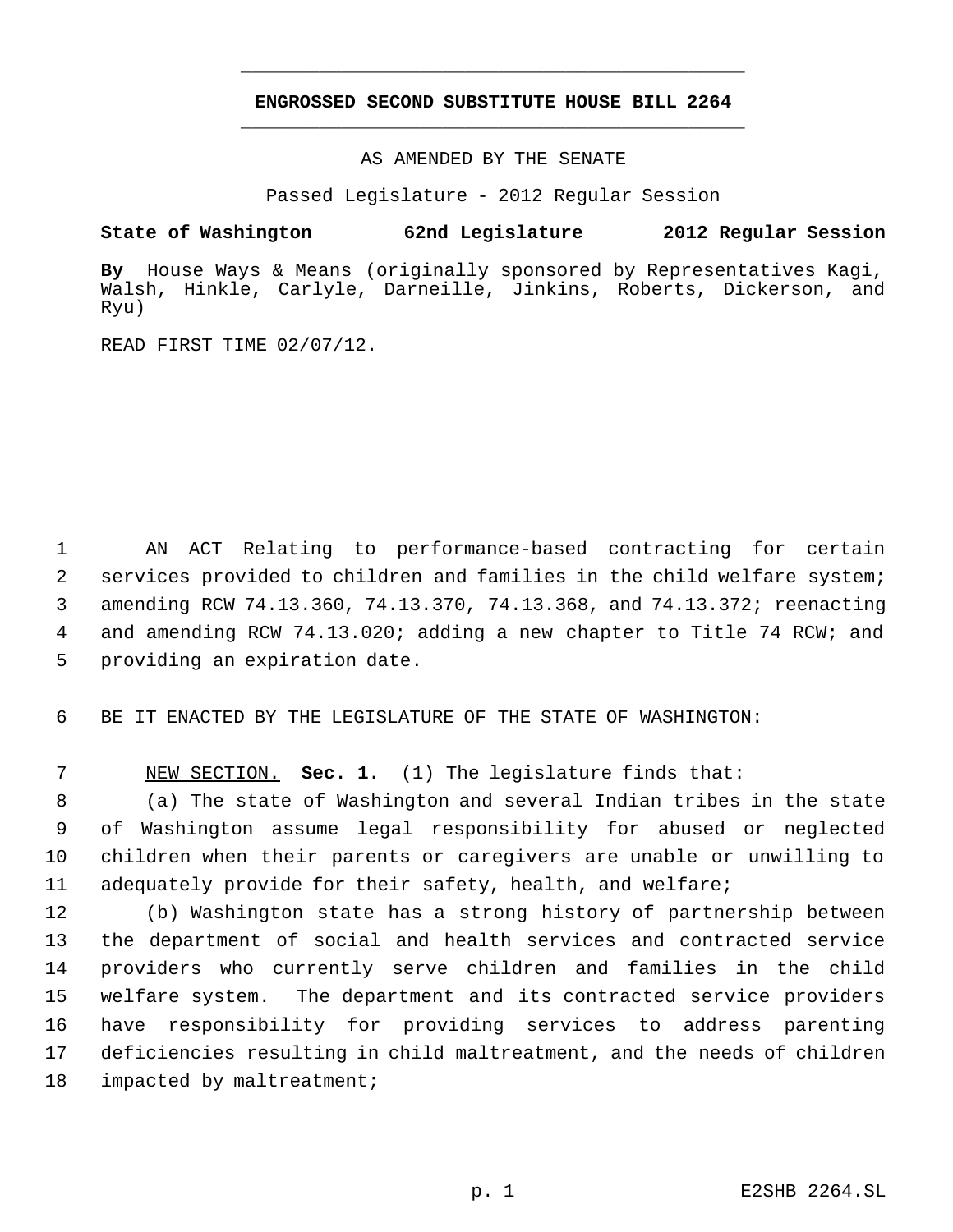(c) Department caseworkers and contracted service providers each play a critical and complementary role in the child welfare system;

 (d) The current system of contracting for services needed by children and families in the child welfare system is fragmented, inflexible, and lacks incentives for improving outcomes for children and families.

(2) The legislature intends:

 (a) To reform the delivery of certain services to children and families in the child welfare system by creating a flexible, accountable community-based system of care that utilizes performance-based contracting, maximizes the use of evidence-based, research-based, and promising practices, and expands the capacity of community-based agencies to leverage local funding and other resources to benefit children and families served by the department;

 (b) To achieve improved child safety, child permanency, including reunification, and child well-being outcomes through the collaborative efforts of the department and contracted service providers and the prioritization of these goals in performance-based contracting; and

 (c) To implement performance-based contracting under this act in a manner that supports and complies with the federal and Washington state Indian child welfare act.

# NEW SECTION. **Sec. 2.** For purposes of this chapter:

 (1) "Case management" means convening family meetings, developing, revising, and monitoring implementation of any case plan or individual service and safety plan, coordinating and monitoring services needed by the child and family, caseworker-child visits, family visits, and the assumption of court-related duties, excluding legal representation, including preparing court reports, attending judicial hearings and permanency hearings, and ensuring that the child is progressing toward permanency within state and federal mandates, including the Indian child welfare act.

(2) "Child" means:

(a) A person less than eighteen years of age; or

 (b) A person age eighteen to twenty-one years who is eligible to receive the extended foster care services authorized under RCW 74.13.031.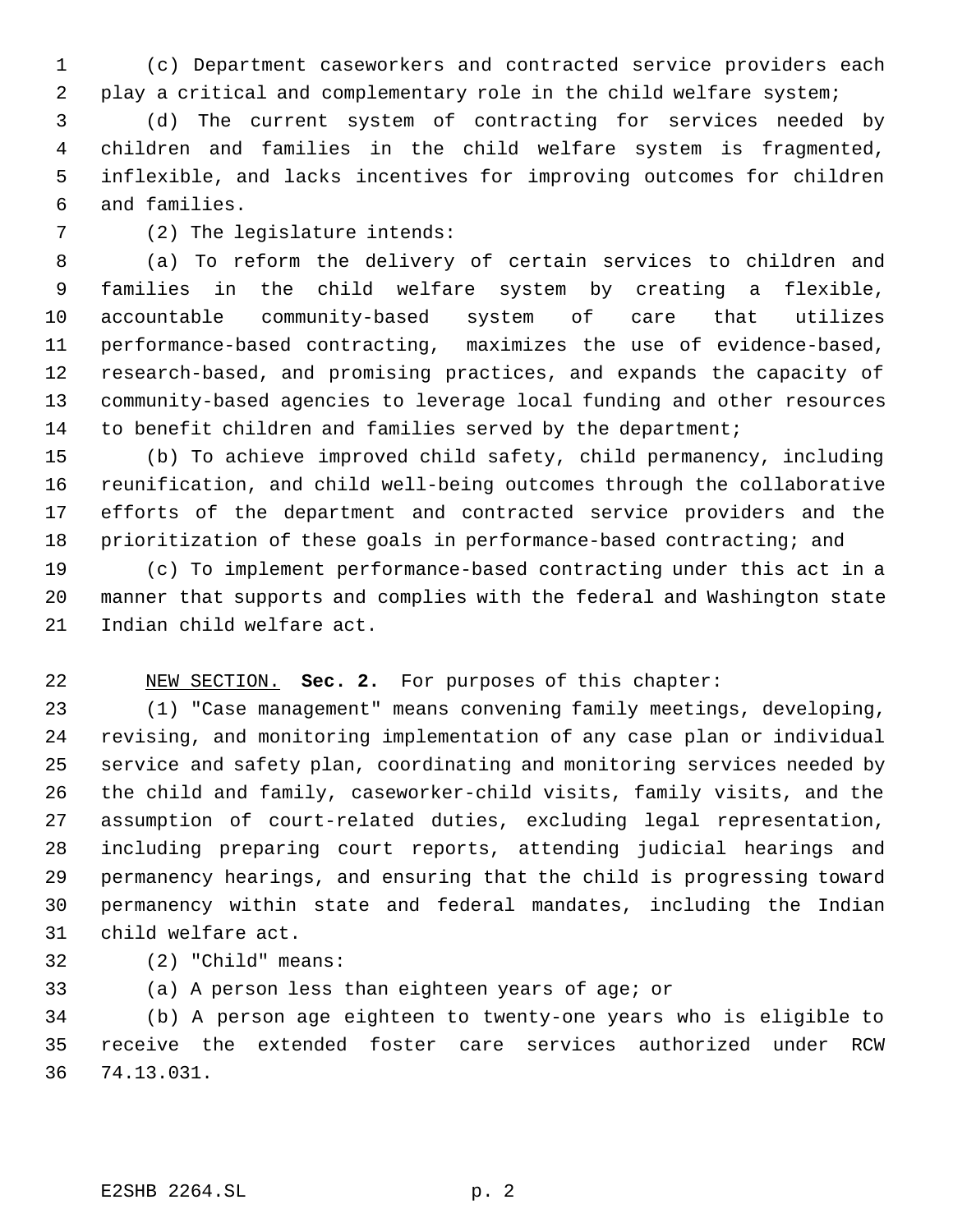(3) "Child-placing agency" has the same meaning as in RCW 74.15.020.

 (4) "Child welfare services" means social services including voluntary and in-home services, out-of-home care, case management, and adoption services which strengthen, supplement, or substitute for, parental care and supervision for the purpose of:

 (a) Preventing or remedying, or assisting in the solution of problems which may result in families in conflict, or the neglect, abuse, exploitation, or criminal behavior of children;

 (b) Protecting and caring for dependent, abused, or neglected children;

 (c) Assisting children who are in conflict with their parents, and assisting parents who are in conflict with their children, with services designed to resolve such conflicts;

 (d) Protecting and promoting the welfare of children, including the 16 strengthening of their own homes where possible, or, where needed;

 (e) Providing adequate care of children away from their homes in foster family homes or day care or other child care agencies or facilities.

 (5) "Department" means the department of social and health services.

 (6) "Evidence-based" means a program or practice that is cost- effective and includes at least two randomized or statistically controlled evaluations that have demonstrated improved outcomes for its intended population.

 (7) "Network administrator" means an entity that contracts with the department to provide defined services to children and families in the child welfare system through its provider network, as provided in section 3 of this act.

 (8) "Performance-based contracting" means structuring all aspects of the procurement of services around the purpose of the work to be performed and the desired results with the contract requirements set forth in clear, specific, and objective terms with measurable outcomes and linking payment for services to contractor performance.

 (9) "Promising practice" means a practice that presents, based upon preliminary information, potential for becoming a research-based or consensus-based practice.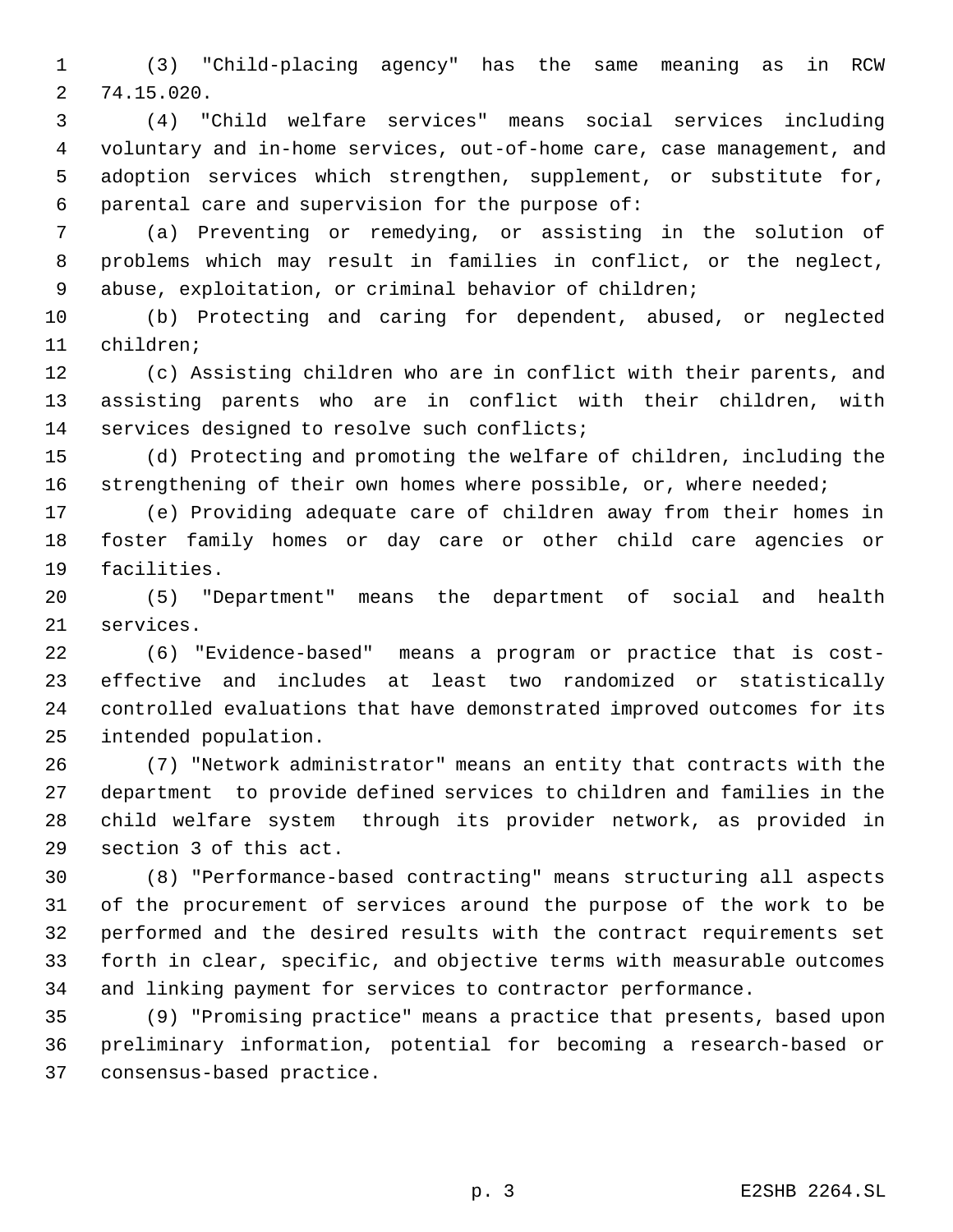(10) "Provider network" means those service providers who contract with a network administrator to provide services to children and families in the geographic area served by the network administrator.

 (11) "Research-based" means a program or practice that has some research demonstrating effectiveness, but that does not yet meet the standard of evidence-based practices.

 NEW SECTION. **Sec. 3.** (1) No later than December 1, 2013, the department shall enter into performance-based contracts for the provision of family support and related services. The department may enter into performance-based contracts for additional services, other than case management.

 (2) Beginning December 1, 2013, the department may not renew its current contracts with individuals or entities for the provision of the child welfare services included in performance-based contracts under this section for services in geographic areas served by network administrators under such contracts, except as mutually agreed upon between the department and the network administrator to allow for the successful transition of services that meet the needs of children and families.

 (3) The department shall conduct a procurement process to enter into performance-based contracts with one or more network administrators for family support and related services. As part of the procurement process, the department shall consult with department caseworkers, the exclusive bargaining representative for employees of the department, tribal representatives, parents who were formerly involved in the child welfare system, youth currently or previously in foster care, child welfare services researchers, and the Washington state institute for public policy to assist in identifying the categories of family support and related services that will be included in the procurement. The categories of family support and related services shall be defined no later than July 15, 2012. In identifying services, the department must review current data and research related to the effectiveness of family support and related services that mitigate child safety concerns and promote permanency, including reunification, and child well-being. Expenditures for family support and related services purchased under this section must remain within the levels appropriated in the operating budget.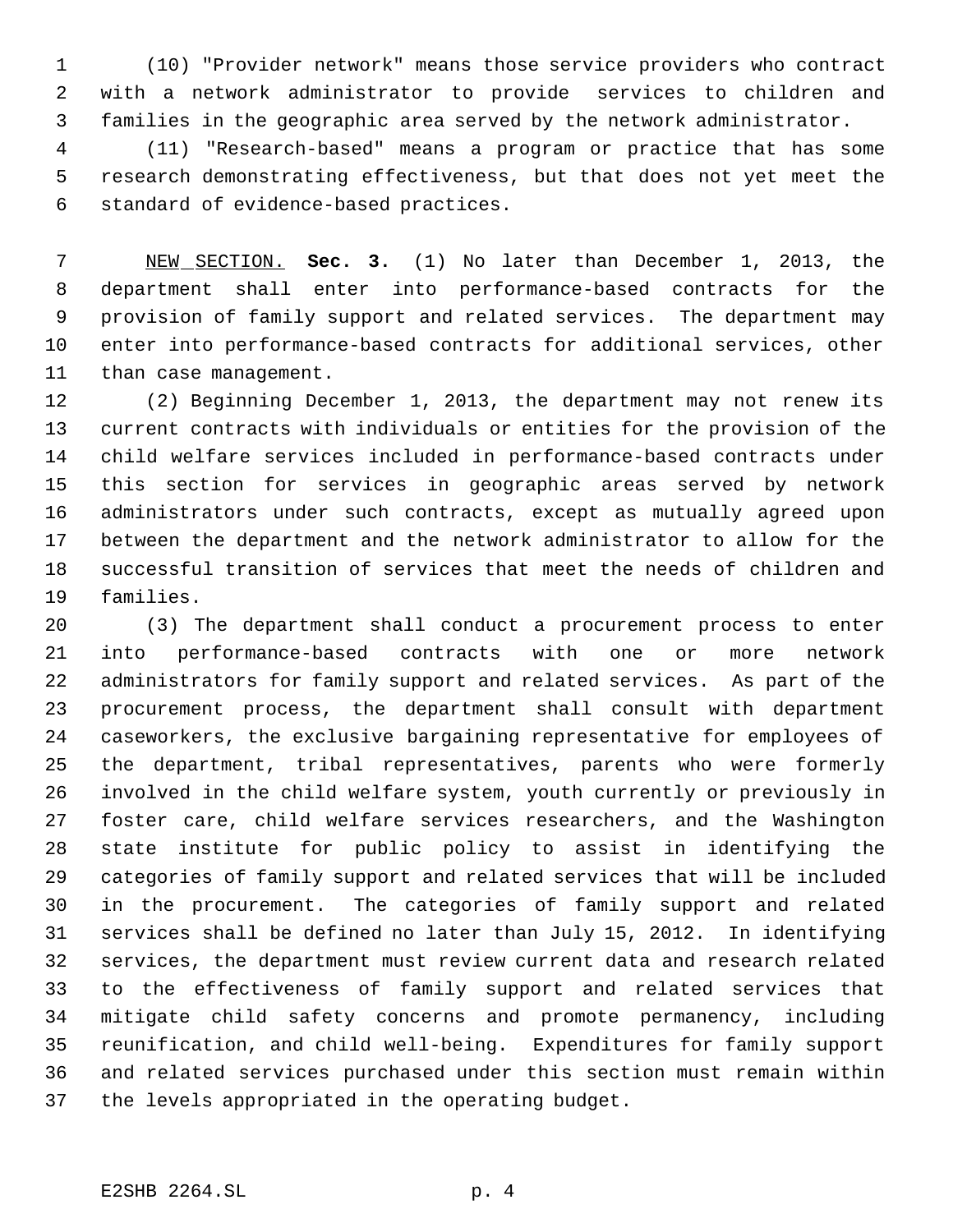(4)(a) Network administrators shall, directly or through subcontracts with service providers:

 (i) Assist caseworkers in meeting their responsibility for implementation of case plans and individual service and safety plans; and

 (ii) Provide the family support and related services within the categories of contracted services that are included in a child or family's case plan or individual service and safety plan within funds available under contract.

 (b) While the department caseworker retains responsibility for case management, nothing in this act limits the ability of the department to continue to contract for the provision of case management services by child-placing agencies, behavioral rehabilitation services agencies, or other entities that provided case management under contract with the department prior to July 1, 2005.

 (5) In conducting the procurement, the department shall actively consult with other state agencies with relevant expertise, such as the health care authority, and with philanthropic entities with expertise in performance-based contracting for child welfare services. The director of the office of financial management must approve the request for proposal prior to its issuance.

 (6) The procurement process must be developed and implemented in a manner that complies with applicable provisions of intergovernmental agreements between the state of Washington and tribal governments and must provide an opportunity for tribal governments to contract for service delivery through network administrators.

 (7) The procurement and resulting contracts must include, but are not limited to, the following standards and requirements:

 (a) The use of family engagement approaches to successfully motivate families to engage in services and training of the network's contracted providers to apply such approaches;

 (b) The use of parents and youth who are successful veterans of the child welfare system to act as mentors through activities that include, but are not limited to, helping families navigate the system, facilitating parent engagement, and minimizing distrust of the child welfare system;

(c) The establishment of qualifications for service providers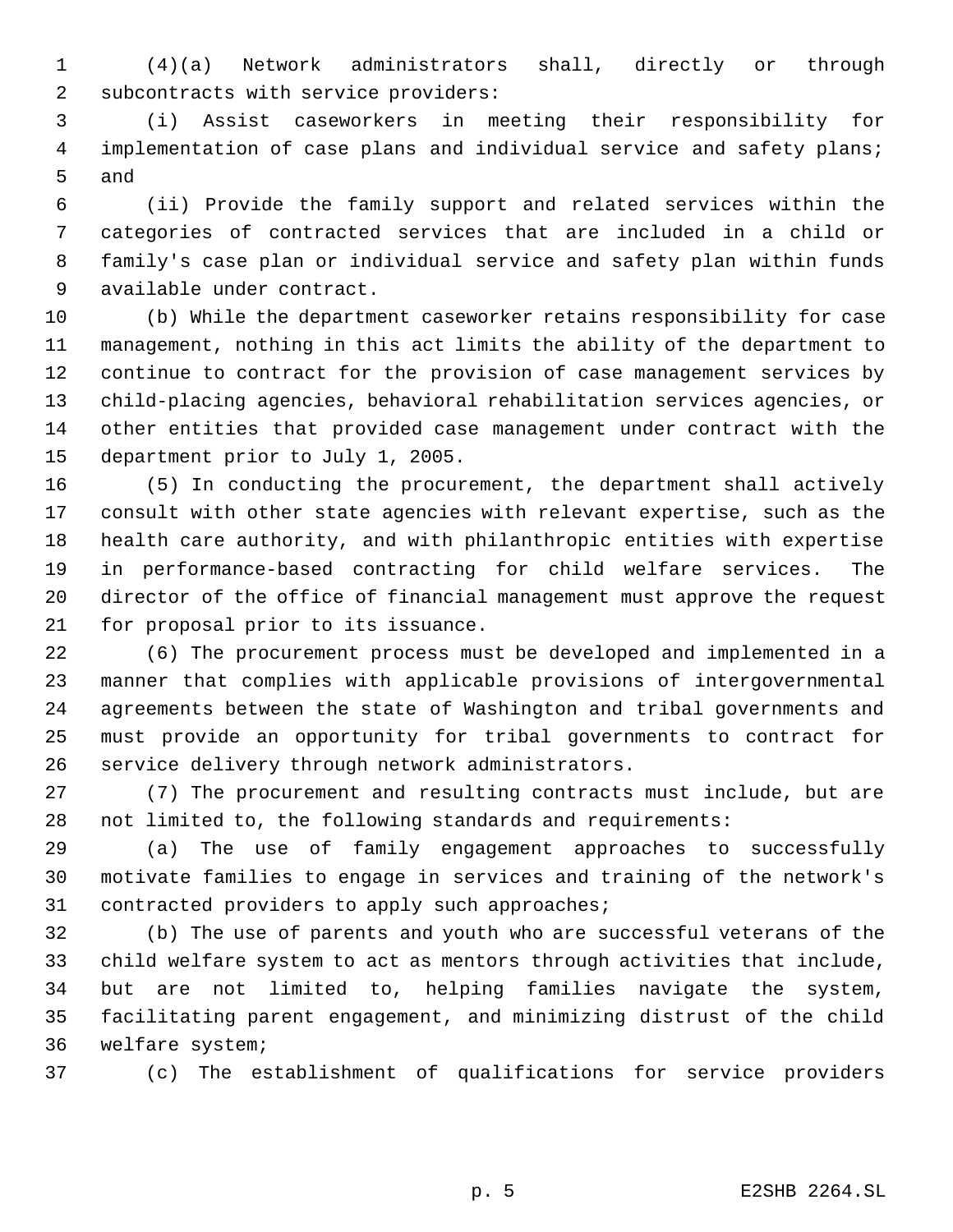participating in provider networks, such as appropriate licensure or certification, education, and accreditation by professional accrediting entities;

 (d) Adequate provider capacity to meet the anticipated service needs in the network administrator's contracted service area. The network administrator must be able to demonstrate that its provider network is culturally competent and has adequate capacity to address disproportionality, including utilization of tribal and other ethnic providers capable of serving children and families of color or who need language-appropriate services;

 (e) Fiscal solvency of network administrators and providers participating in the network;

 (f) The use of evidence-based, research-based, and promising practices, where appropriate, including fidelity and quality assurance provisions;

 (g) Network administrator quality assurance activities, including monitoring of the performance of providers in their provider network, with respect to meeting measurable service outcomes;

 (h) Network administrator data reporting, including data on 20 contracted provider performance and service outcomes; and

 (i) Network administrator compliance with applicable provisions of intergovernmental agreements between the state of Washington and tribal governments and the federal and Washington state Indian child welfare act.

 (8) As part of the procurement process under this section, the department shall issue the request for proposals no later than December 31, 2012. The department shall notify the apparently successful bidders no later than June 30, 2013.

 (9) Performance-based payment methodologies must be used in network administrator contracting. Performance measures should relate to successful engagement by a child or parent in services included in their case plan, and resulting improvement in identified problem behaviors and interactions. For the initial three-year period of implementation of performance-based contracting, the department may transfer financial risk for the provision of services to network administrators only to the limited extent necessary to implement a performance-based payment methodology, such as phased payment for services. However, the department may develop a shared savings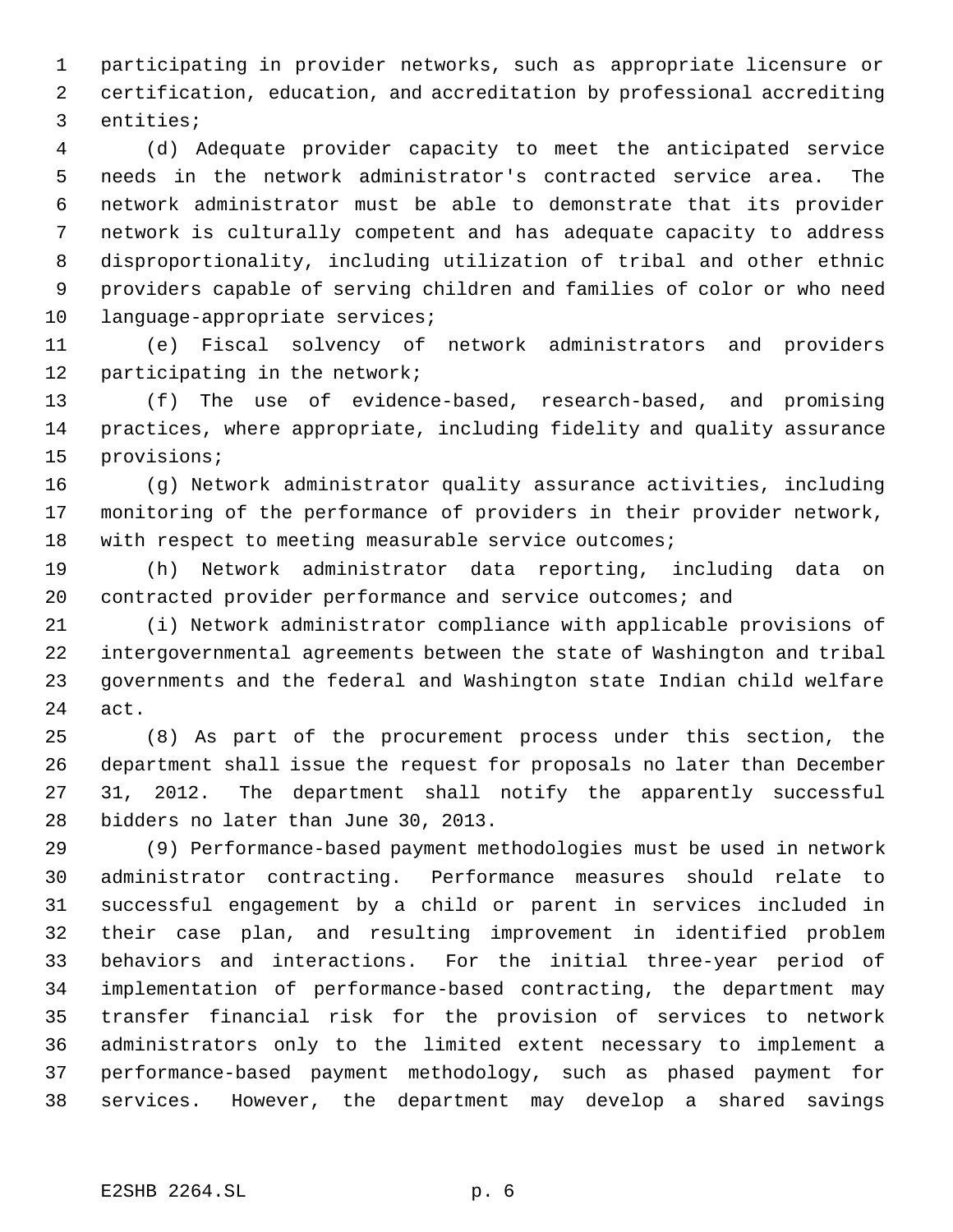methodology through which the network administrator will receive a defined share of any savings that result from improved performance. If the department receives a Title IV-E waiver, the shared savings methodology must be consistent with the terms of the waiver. If a shared savings methodology is adopted, the network administrator shall reinvest the savings in enhanced services to better meet the needs of the families and children they serve.

 (10) The department must actively monitor network administrator compliance with the terms of contracts executed under this section.

 (11) The use of performance-based contracts under this section must be done in a manner that does not adversely affect the state's ability to continue to obtain federal funding for child welfare-related functions currently performed by the state and with consideration of options to further maximize federal funding opportunities and increase flexibility in the use of such funds, including use for preventive and in-home child welfare services.

 NEW SECTION. **Sec. 4.** (1) For those services included in contracts under section 3 of this act, the service providers must be chosen by the department caseworker from among those in the network administrator's provider network. The criteria for provider selection must include the geographic proximity of the provider to the child or family, and the performance of the provider based upon data collected and provided by the network administrator. If a reasonably qualified provider is not available through the network administrator's provider network, at the request of a department caseworker, a provider who is not currently under contract with the network administrator may be offered a provisional contract by the network administrator, pending that provider demonstrating that he or she meets applicable provider qualifications to participate in the administrator's provider network.

 (2) The department shall develop a dispute resolution process to be used when the network administrator disagrees with the department caseworker's choice of a service provider due to factors such as the service provider's performance history or ability to serve culturally diverse families. The mediator or decision maker must be a neutral employee of the department who has not been previously involved in the case. The dispute resolution process must not result in a delay of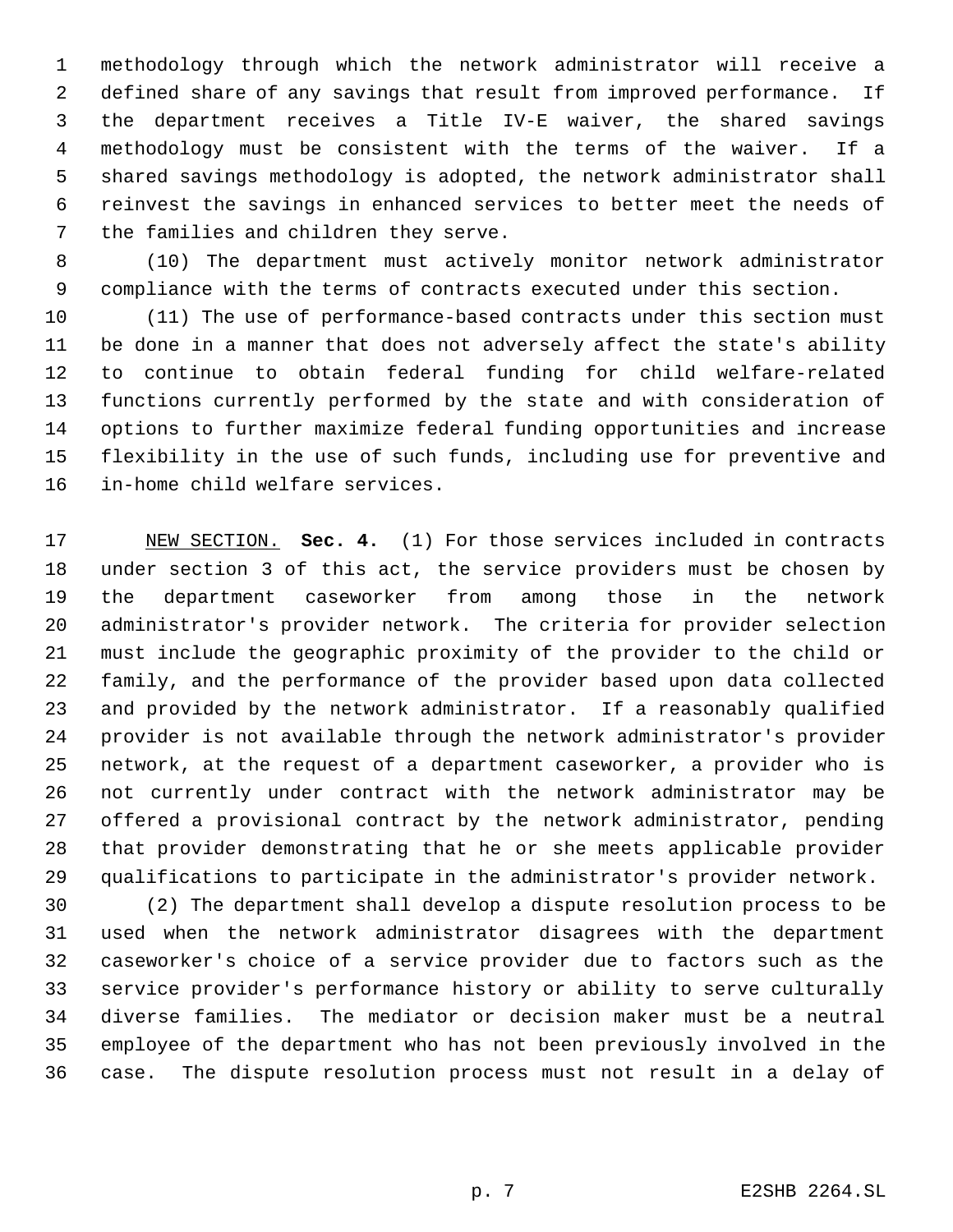more than two business days in the receipt of needed services by the child or family.

 (3) The department and network administrator shall collaborate to identify and respond to patterns or trends in service utilization that may indicate overutilization or underutilization of family support and related services, or may indicate a need to enhance service capacity.

 NEW SECTION. **Sec. 5.** (1) On an annual basis, beginning in the 2015-2017 biennium, the department and contracted network administrators shall:

 (a) Review and update the services offered through performance- based contracts in response to service outcome data for currently contracted services and any research that has identified new evidence- based or research-based services not included in a previous 14 procurement; and

 (b) Review service utilization and outcome data to determine whether changes are needed in procurement policies or performance-based contracts to better meet the goals established in section 1 of this act.

 (2) In conducting the review under subsection (1) of this section, the department must consult with department caseworkers, the exclusive bargaining representative for employees of the department, tribal representatives, parents who were formerly involved in the child welfare system, youth currently or previously in foster care, child welfare services researchers, representatives of child welfare service providers, and the Washington state institute for public policy.

 NEW SECTION. **Sec. 6.** (1) To achieve the service delivery improvements and efficiencies intended in sections 1, 3, 4, and 7 of this act and in RCW 74.13.370, and pursuant to RCW 41.06.142(3), contracting with network administrators to provide services needed by children and families in the child welfare system, pursuant to sections 3 and 4 of this act, and execution and monitoring of individual provider contracts, pursuant to section 3 of this act, are expressly mandated by the legislature and are not subject to the processes set forth in RCW 41.06.142 (1), (4), and (5).

 (2) The express mandate in subsection (1) of this section is limited to those services and activities provided in sections 3 and 4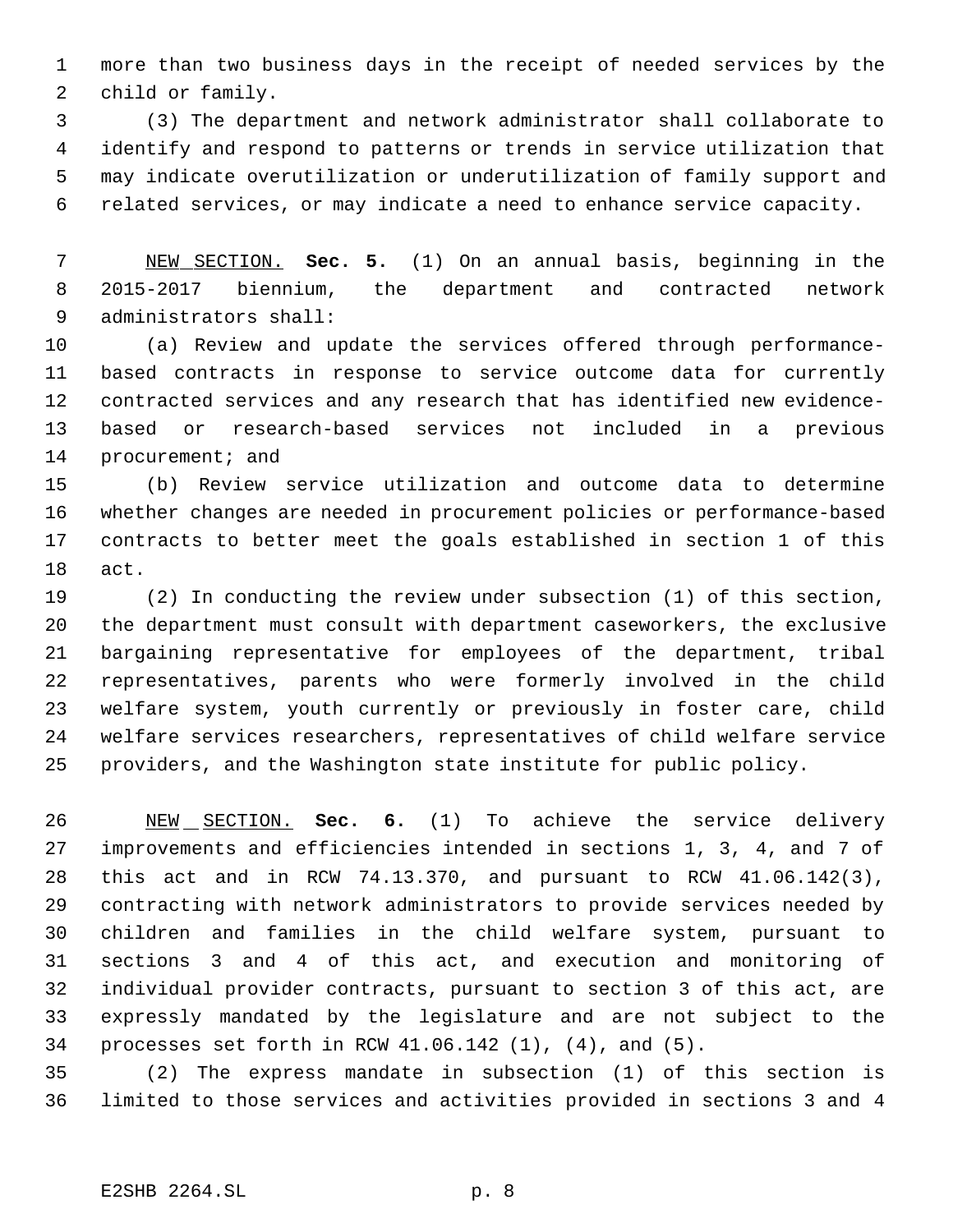of this act. If the department includes services customarily and historically performed by department employees in the classified service in a procurement for network administrators that exceeds the scope of services or activities provided in sections 3 and 4 of this act, such contracting is not specifically mandated and will be subject to all applicable contractual and legal obligations.

 NEW SECTION. **Sec. 7.** For the purposes of the provision of child welfare services by provider networks, when all other elements of the responses to any procurement under section 3 of this act are equal, private nonprofit entities and federally recognized Indian tribes located in this state must receive primary preference over private for-profit entities.

 **Sec. 8.** RCW 74.13.360 and 2010 c 291 s 4 are each amended to read as follows:

15 (1) ((No later than July 1, 2011, the department shall convert its 16 current - contracts - with - providers - of - child - welfare - services - into 17 performance-based-contracts. In-accomplishing-this-conversion,-the 18 department-shall-decrease-the-total-number-of-contracts-it-uses-to 19 purchase-child-welfare-services-from-providers. The-conversion-of contracts for the provision of child welfare services to performance-21 based contracts must be done in a manner that does not adversely affect the state's ability to continue to obtain federal funding for child 23 welfare-related-functions-currently-performed-by-the-state-and-with 24 consideration  $-$  of  $-$  options  $-$  to  $-$  further  $-$  maximize  $-$  federal  $-$  funding 25 opportunities - and - increase - flexibility - in - the - use - of - such - funds, including use for preventive and in-home child welfare services.

27  $(2+)$ ) No later than December 30,  $(2012)$  2015:

 (a) In the demonstration sites selected under RCW 74.13.368(4)(a), child welfare services shall be provided by supervising agencies with whom the department has entered into performance-based contracts. Supervising agencies may enter into subcontracts with other licensed agencies; and

33 (b) Except as provided in subsection  $((+4))$  (3) of this section, and notwithstanding any law to the contrary, the department may not directly provide child welfare services to families and children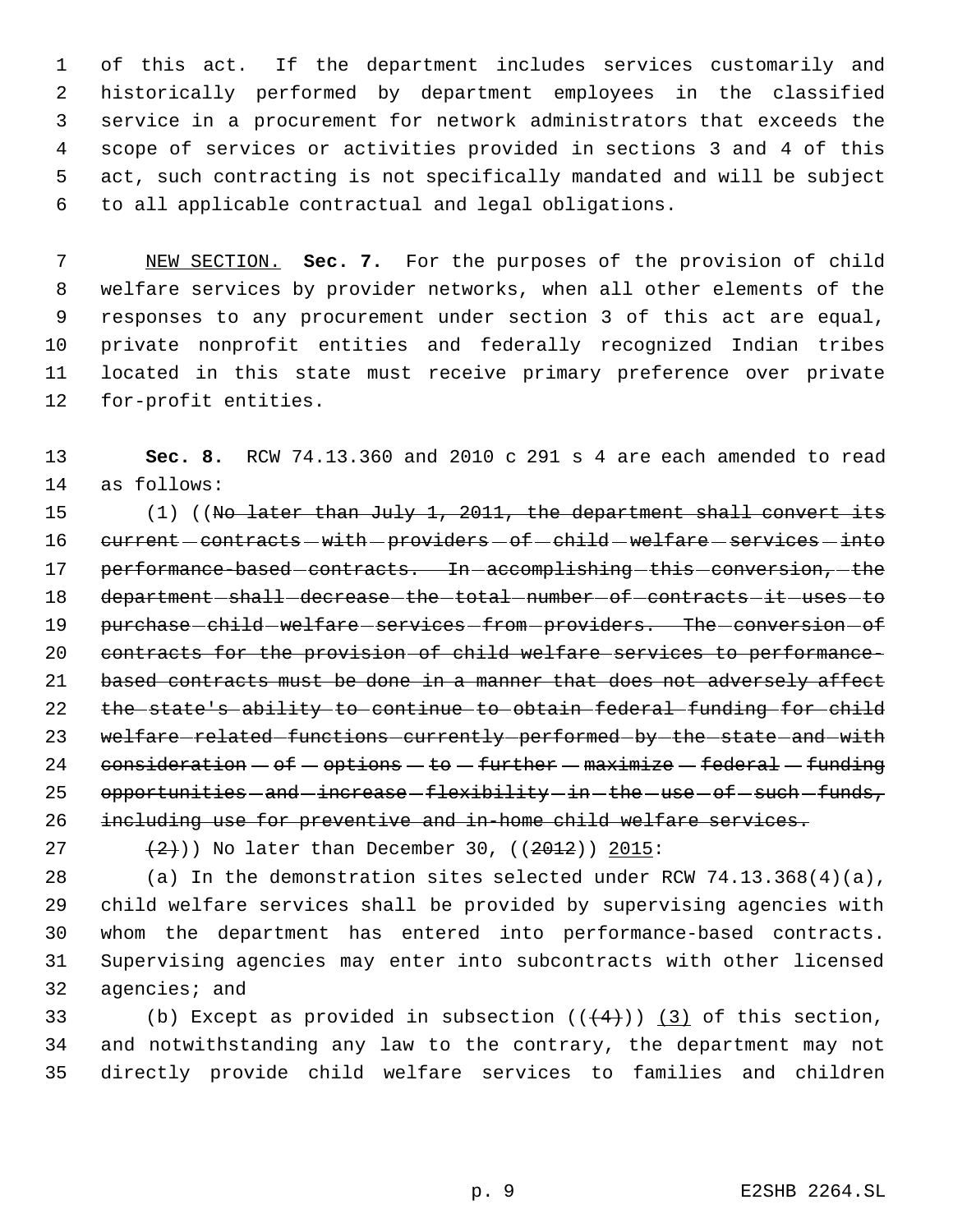provided child welfare services by supervising agencies in the demonstration sites selected under RCW 74.13.368(4)(a).

 ( $(\frac{23}{3})$ ) (2) No later than December 30, ( $(\frac{2012}{3})$ ) 2015, for families and children provided child welfare services by supervising agencies in the demonstration sites selected under RCW 74.13.368(4)(a), the department is responsible for only the following:

 (a) Monitoring the quality of services for which the department 8 contracts under this chapter;

 (b) Ensuring that the services are provided in accordance with federal law and the laws of this state, including the Indian child welfare act;

 (c) Providing child protection functions and services, including intake and investigation of allegations of child abuse or neglect, emergency shelter care functions under RCW 13.34.050, and referrals to appropriate providers; and

(d) Issuing licenses pursuant to chapter 74.15 RCW.

17 ( $($  $($  $($  $($  $4$  $)$  $)$   $($   $3$  $)$  No later than December 30, ( $($  $2012$  $)$ )  $2015$ , for families and children provided child welfare services by supervising agencies in the demonstration sites selected under RCW 74.13.368(4)(a), the department may provide child welfare services only:

 (a) For the limited purpose of establishing a control or comparison group as deemed necessary by the child welfare transformation design committee, with input from the Washington state institute for public policy, to implement the demonstration sites selected and defined pursuant to RCW 74.13.368(4)(a) in which the performance in achieving measurable outcomes will be compared and evaluated pursuant to RCW 74.13.370; or

 (b) In an emergency or as a provider of last resort. The department shall adopt rules describing the circumstances under which the department may provide those services. For purposes of this section, "provider of last resort" means the department is unable to contract with a private agency to provide child welfare services in a particular geographic area or, after entering into a contract with a private agency, either the contractor or the department terminates the contract.

36  $((+5))$   $(4)$  For purposes of this chapter, on and after September 1, 2010, performance-based contracts shall be structured to hold the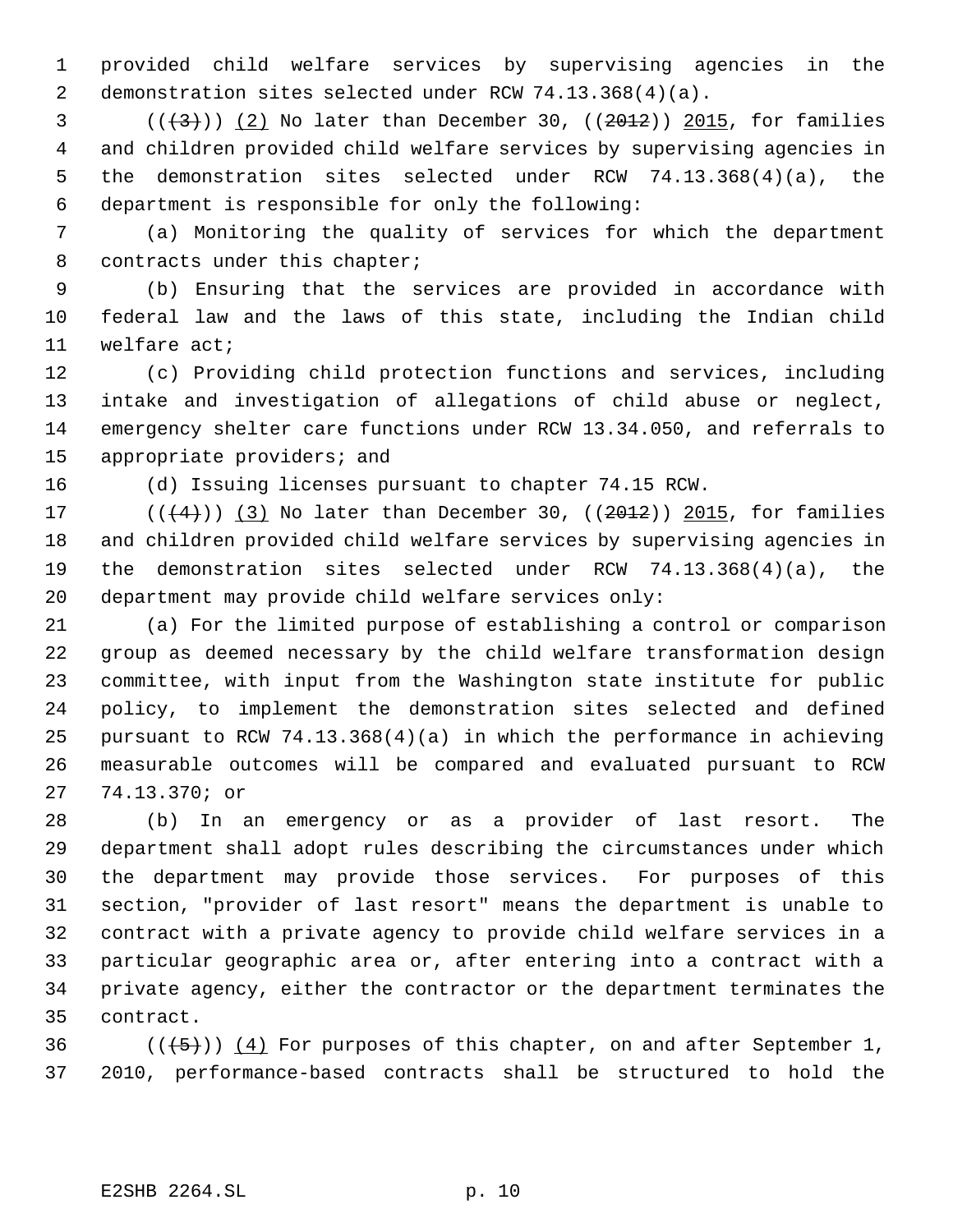supervising agencies accountable for achieving the following goals in order of importance: Child safety; child permanency, including reunification; and child well-being.

 (( $(6)$ )) (5) A federally recognized tribe located in this state may enter into a performance-based contract with the department to provide child welfare services to Indian children whether or not they reside on a reservation. Nothing in this section prohibits a federally recognized Indian tribe located in this state from providing child welfare services to its members or other Indian children pursuant to existing tribal law, regulation, or custom, or from directly entering into agreements for the provision of such services with the department, if the department continues to otherwise provide such services, or with federal agencies.

 **Sec. 9.** RCW 74.13.370 and 2009 c 520 s 9 are each amended to read as follows:

 (1) Based upon the recommendations of the child welfare transformation design committee, including the two sets of outcomes developed by the committee under RCW 74.13.368(4)(b), the Washington state institute for public policy is to conduct a review of measurable effects achieved by the supervising agencies and compare those measurable effects with the existing services offered by the state. The report on the measurable effects shall be provided to the governor 23 and the legislature no later than April 1, ((2015)) 2018.

24 (2) No later than  $((\text{June} - 30, -2011))$  December 1, 2014, the Washington state institute for public policy shall provide the legislature and the governor an initial report on the department's conversion to the use of performance-based contracts as provided in 28 ((RCW  $74.13.360(1)$ )) sections 3 and 4 of this act. No later than June 29 30, ((2012)) 2016, the Washington state institute for public policy shall provide the governor and the legislature with a second report on 31 the ((department's-conversion-of-its-contracts-to-performance-based contracts)) extent to which the use of performance-based contracting has resulted in:

 (a) Increased use of evidence-based, research-based, and promising 35 practices; and

 (b) Improvements in outcomes for children, including child safety, child permanency, including reunification, and child well-being.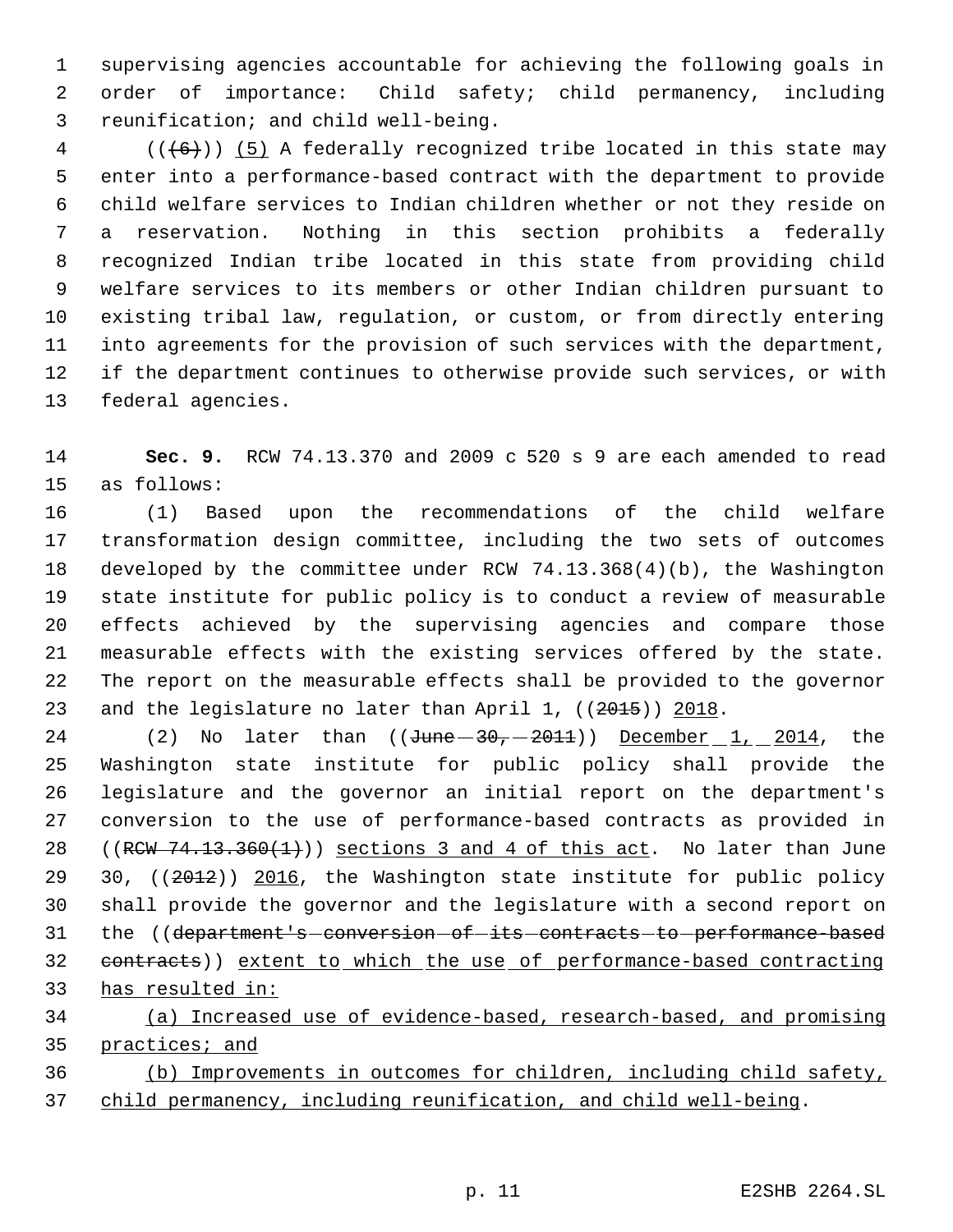1 (3) The department and network administrators shall respond to the Washington institute for public policy's request for data and other information with which to complete these reports in a timely manner.

 (4) The Washington state institute for public policy must consult 5 with a university-based child welfare research entity to evaluate performance-based contracting.

 **Sec. 10.** RCW 74.13.368 and 2010 c 291 s 2 are each amended to read as follows:

 (1)(a) The child welfare transformation design committee is established, with members as provided in this subsection.

(i) The governor or the governor's designee;

 (ii) Four private agencies that, as of May 18, 2009, provide child welfare services to children and families referred to them by the department. Two agencies must be headquartered in western Washington and two must be headquartered in eastern Washington. Two agencies must have an annual budget of at least one million state-contracted dollars and two must have an annual budget of less than one million state-contracted dollars;

 (iii) The assistant secretary of the children's administration in 20 the department;

 (iv) Two regional administrators in the children's administration selected by the assistant secretary, one from one of the department's administrative regions one or two, and one from one of the department's administrative regions three, four, five, or six;

 (v) The administrator for the division of licensed resources in the children's administration;

 (vi) Two nationally recognized experts in performance-based contracts;

(vii) The attorney general or the attorney general's designee;

 (viii) A representative of the collective bargaining unit that represents the largest number of employees in the children's administration;

 (ix) A representative from the office of the family and children's ombudsman;

 (x) Four representatives from the Indian policy advisory committee convened by the department's office of Indian policy and support services;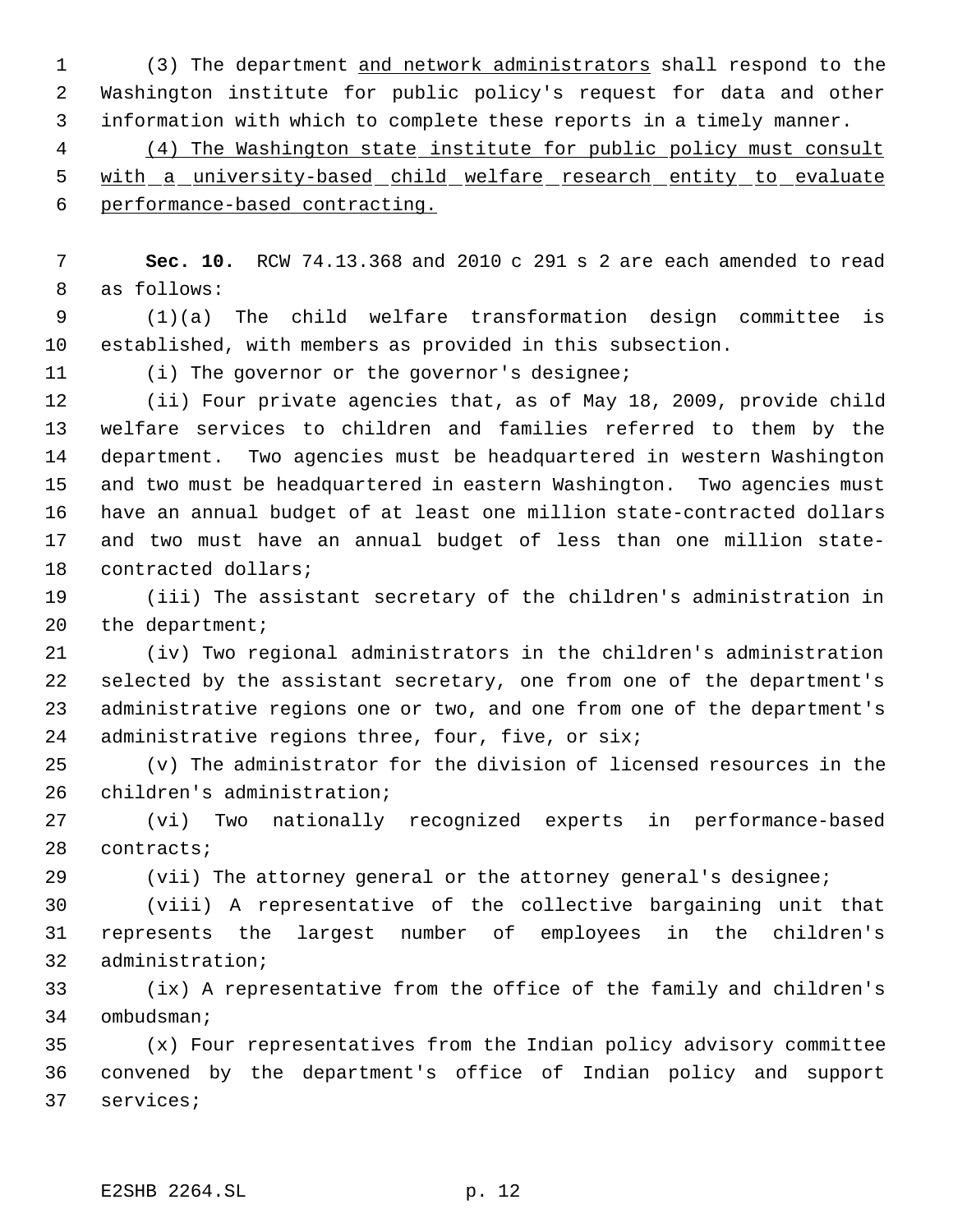(xi) Two currently elected or former superior court judges with significant experience in dependency matters, selected by the superior court judges' association;

 (xii) One representative from partners for our children affiliated with the University of Washington school of social work;

 (xiii) A member of the Washington state racial disproportionality advisory committee;

(xiv) A foster parent;

 (xv) A youth currently in or a recent alumnus of the Washington state foster care system, to be designated by the cochairs of the committee; and

 (xvi) A parent representative who has had personal experience with the dependency system.

 (b) The president of the senate and the speaker of the house of representatives shall jointly appoint the members under (a)(ii), (xiv), and (xvi) of this subsection.

 (c) The representative from partners for our children shall convene the initial meeting of the committee no later than June 15, 2009.

 (d) The cochairs of the committee shall be the assistant secretary for the children's administration and another member selected by a majority vote of those members present at the initial meeting.

 (2) The committee shall establish a transition plan containing recommendations to the legislature and the governor consistent with this section for the provision of child welfare services by supervising agencies pursuant to RCW 74.13.360.

(3) The plan shall include the following:

 (a) A model or framework for performance-based contracts to be used by the department that clearly defines:

(i) The target population;

(ii) The referral and exit criteria for the services;

 (iii) The child welfare services including the use of evidence-32 based services and practices to be provided by contractors;

 (iv) The roles and responsibilities of public and private agency workers in key case decisions;

 (v) Contract performance and outcomes, including those related to eliminating racial disparities in child outcomes;

 (vi) That supervising agencies will provide culturally competent service;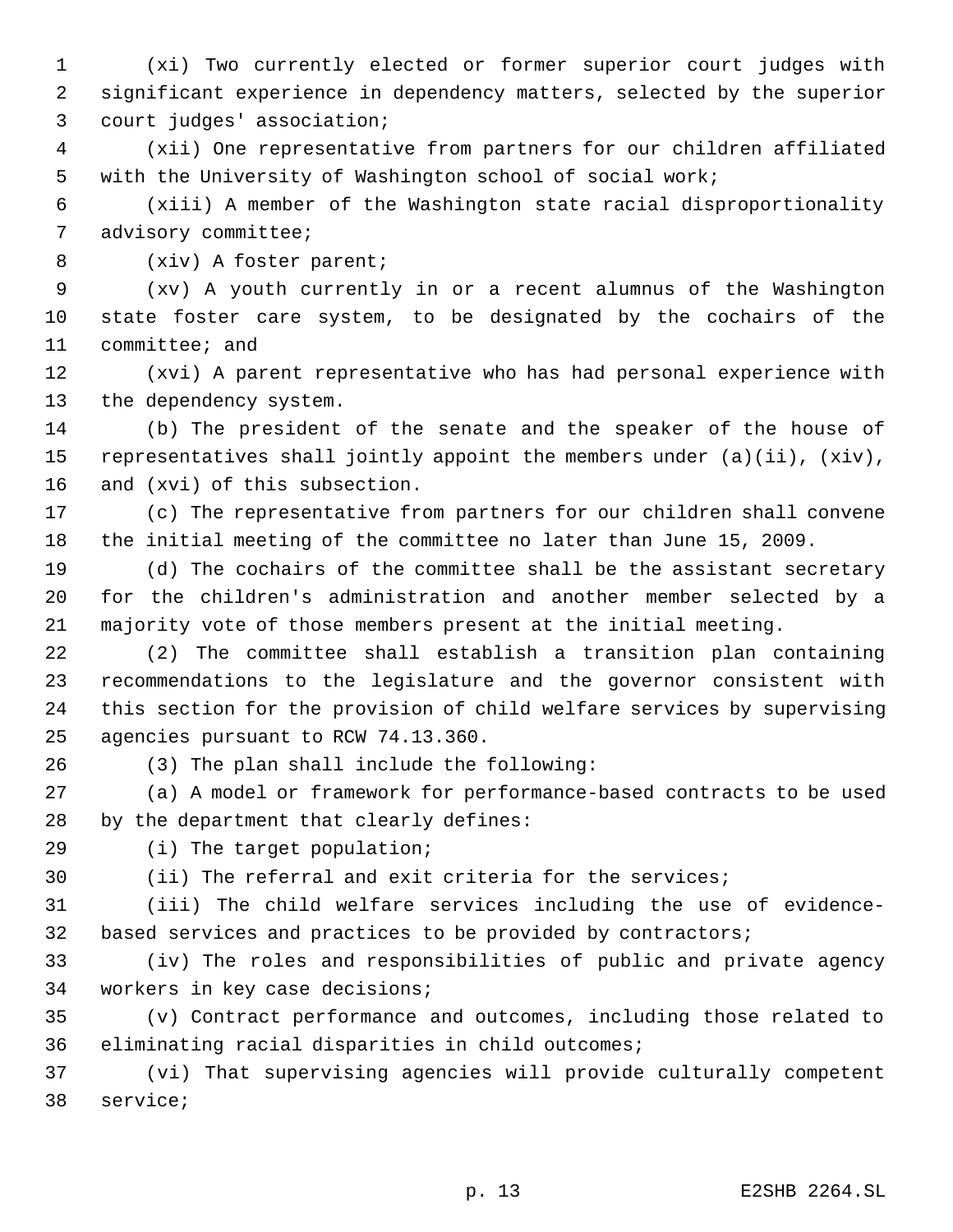(vii) How to measure whether each contractor has met the goals 2 listed in RCW 74.13.360( $(\frac{+5}{})$ )  $(4)$ ; and

(viii) Incentives to meet performance outcomes;

 (b) ((A method by which the department will substantially reduce 5 its current number of contracts for child welfare services;

 (e)) A method or methods by which clients will access community- based services, how private supervising agencies will engage other services or form local service networks, develop subcontracts, and 9 share information and supervision of children;

 $((\{d\})$  (c) Methods to address the effects of racial disproportionality, as identified in the 2008 Racial Disproportionality Advisory Committee Report published by the Washington state institute for public policy in June 2008;

 $((\{e\})$  (d) Methods for inclusion of the principles and requirements of the centennial accord executed in November 2001, executed between the state of Washington and federally recognized tribes in Washington state;

18 ( $(\overline{f})$ ) (e) Methods for assuring performance-based contracts adhere to the letter and intent of the federal Indian child welfare act;

20  $((\overline{g}))$   $(f)$  Contract monitoring and evaluation procedures that will ensure that children and families are receiving timely and quality services and that contract terms are being implemented;

23 ( $(\overline{h})$ ) (g) A method or methods by which to ensure that the children's administration has sufficiently trained and experienced staff to monitor and manage performance-based contracts;

26 ( $(\frac{1}{1})$ ) (h) A process by which to expand the capacity of supervising and other private agencies to meet the service needs of 28 children and families in a performance-based contractual arrangement;

29 ( $(\frac{1}{2})$ ) (i) A method or methods by which supervising and other private agencies can expand services in underserved areas of the state;

31  $((\{k\})$   $(j)$  The appropriate amounts and procedures for the reimbursement of supervising agencies given the proposed services restructuring;

34 ( $(\{\pm\})$ ) (k) A method by which to access and enhance existing data systems to include contract performance information;

36  $((+m))$  (1) A financing arrangement for the contracts that examines: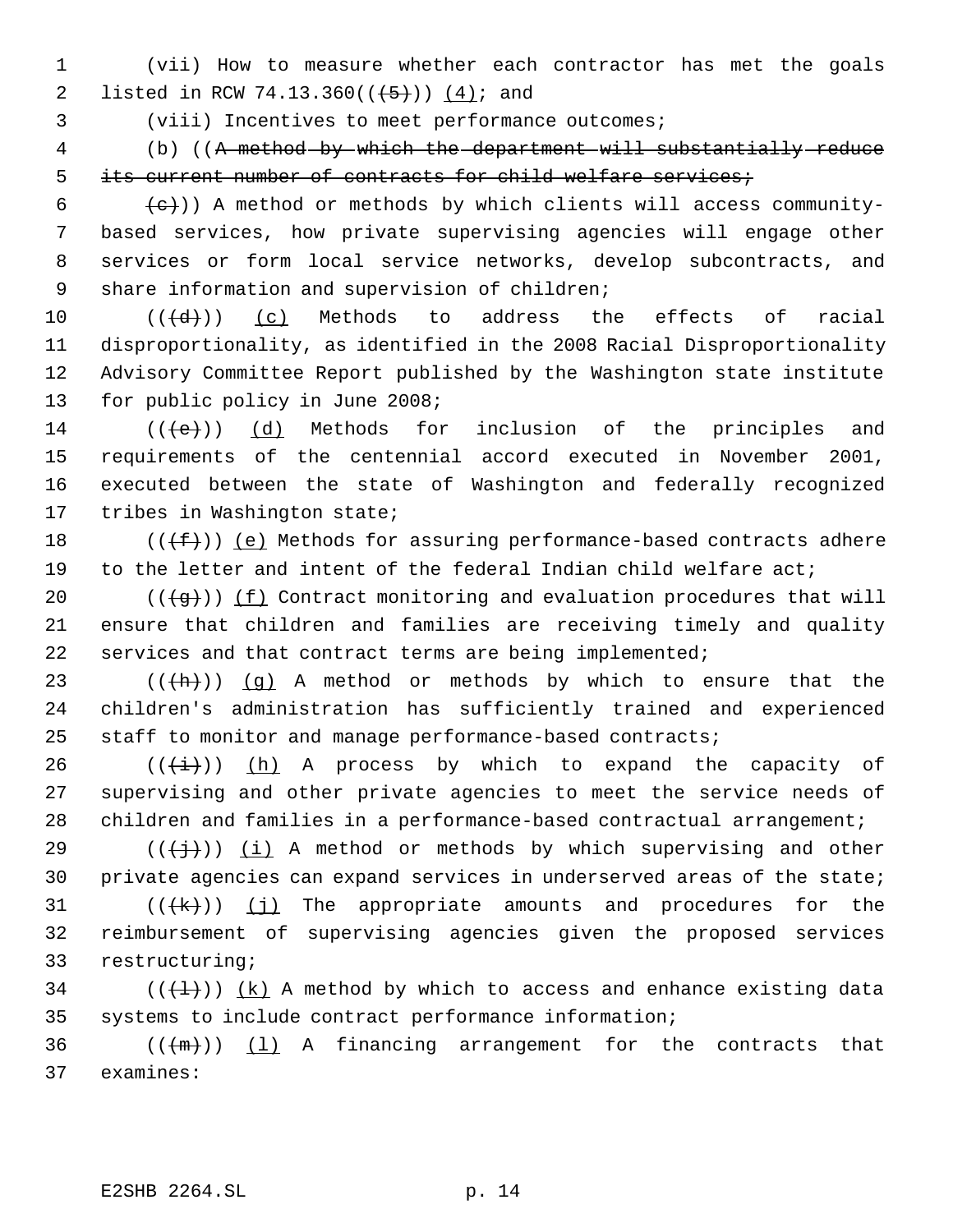(i) The use of case rates or performance-based fee-for-service contracts that include incentive payments or payment schedules that 3 link reimbursement to outcomes; and

 (ii) Ways to reduce a contractor's financial risk that could jeopardize the solvency of the contractor, including consideration of the use of a risk-reward corridor that limits risk of loss and potential profits or the establishment of a statewide risk pool;

 $((+n))$   $(m)$  A description of how the transition will impact the state's ability to obtain federal funding and examine options to further maximize federal funding opportunities and increased flexibility;

12  $((+e+))$  (n) A review of whether current administrative staffing levels in the regions should be continued when the majority of child welfare services are being provided by supervising agencies;

 $((+p))$  (o) A description of the costs of the transition, the initial start-up costs and the mechanisms to periodically assess the overall adequacy of funds and the fiscal impact of the changes, and the feasibility of the plan and the impact of the plan on department employees during the transition; and

 $((\{q\})$  (p) Identification of any statutory and regulatory revisions necessary to accomplish the transition.

 (4)(a) The committee, with the assistance of the department, shall select two demonstration sites within which to implement chapter 520, Laws of 2009. One site must be located on the eastern side of the state. The other site must be located on the western side of the state. Neither site must be wholly located in any of the department's administrative regions.

 (b) The committee shall develop two sets of performance outcomes to be included in the performance-based contracts the department enters into with supervising agencies. The first set of outcomes shall be used for those cases transferred to a supervising agency over time. The second set of outcomes shall be used for new entrants to the child welfare system.

 (c) The committee shall also identify methods for ensuring that comparison of performance between supervising agencies and the existing service delivery system takes into account the variation in the characteristics of the populations being served as well as historical trends in outcomes for those populations.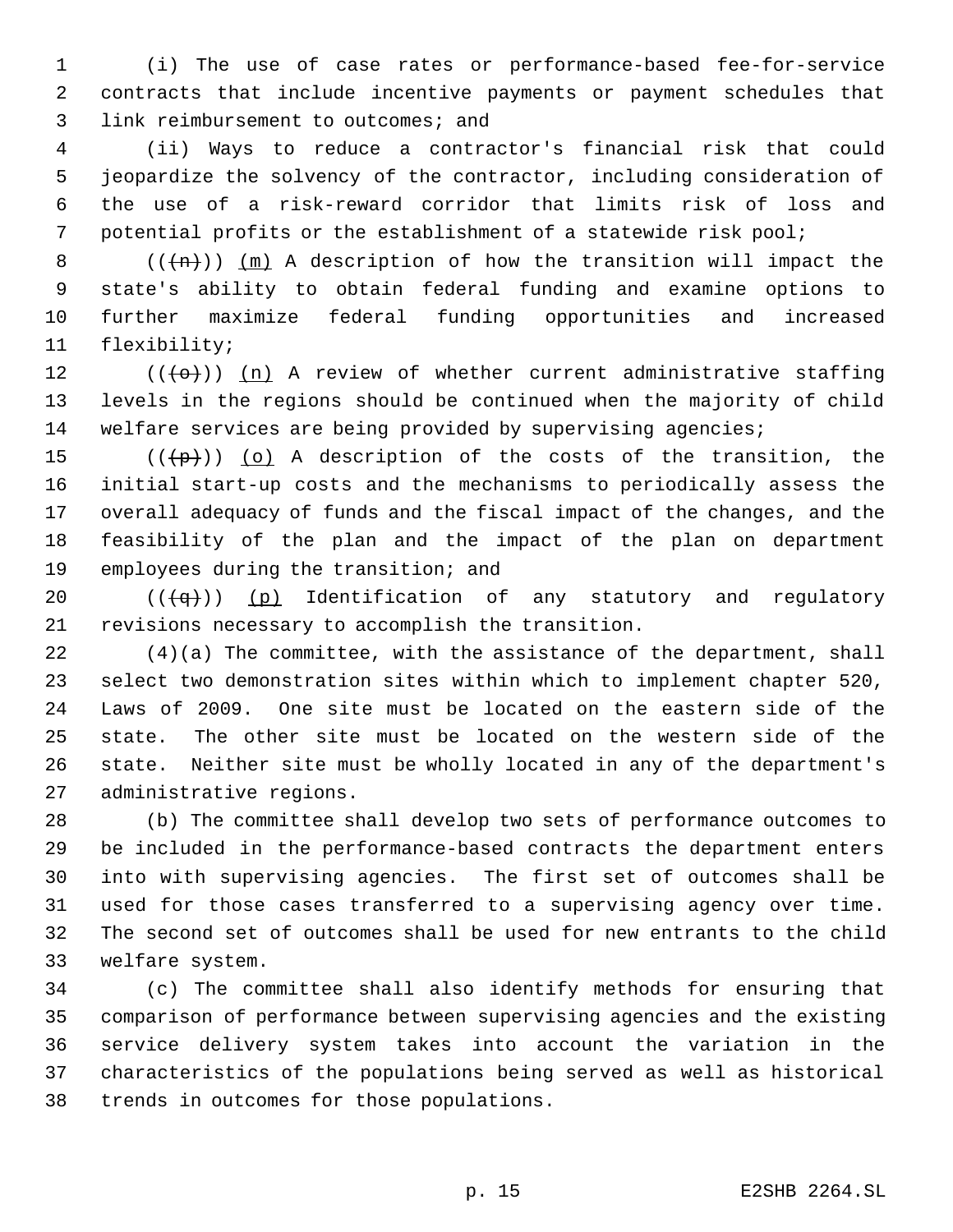(5) The committee shall determine the appropriate size of the child and family populations to be provided services under performance-based contracts with supervising agencies. The committee shall also identify the time frame within which cases will be transferred to supervising agencies. The performance-based contracts entered into with supervising agencies shall encompass the provision of child welfare services to enough children and families in each demonstration site to allow for the assessment of whether there are meaningful differences, to be defined by the committee, between the outcomes achieved in the demonstration sites and the comparison sites or populations. To ensure adequate statistical power to assess these differences, the populations served shall be large enough to provide a probability greater than seventy percent that meaningful difference will be detected and a ninety-five percent probability that observed differences are not due to chance alone.

 (6) The committee shall also prepare as part of the plan a recommendation as to how to implement chapter 520, Laws of 2009 so that full implementation of chapter 520, Laws of 2009 is achieved no later 19 than December 30, ((2012)) 2015.

 (7) The committee shall prepare the plan to manage the delivery of child welfare services in a manner that achieves coordination of the services and programs that deliver primary prevention services.

 (8) Beginning June 30, 2009, the committee shall report quarterly to the governor and the legislative children's oversight committee 25 established in RCW 44.04.220. From June 30, 2012, until ((January 1)) 26 December 30, 2015, the committee need only report twice a year. The committee shall report on its progress in meeting its duties under subsections (2) and (3) of this section and on any other matters the committee or the legislative children's oversight committee or the governor deems appropriate. The portion of the plan required in subsection (6) of this section shall be due to the legislative children's oversight committee on or before June 1, 2010. The reports shall be in written form.

 (9) The committee, by majority vote, may establish advisory committees as it deems necessary.

 (10) All state executive branch agencies and the agencies with whom the department contracts for child welfare services shall cooperate with the committee and provide timely information as the chair or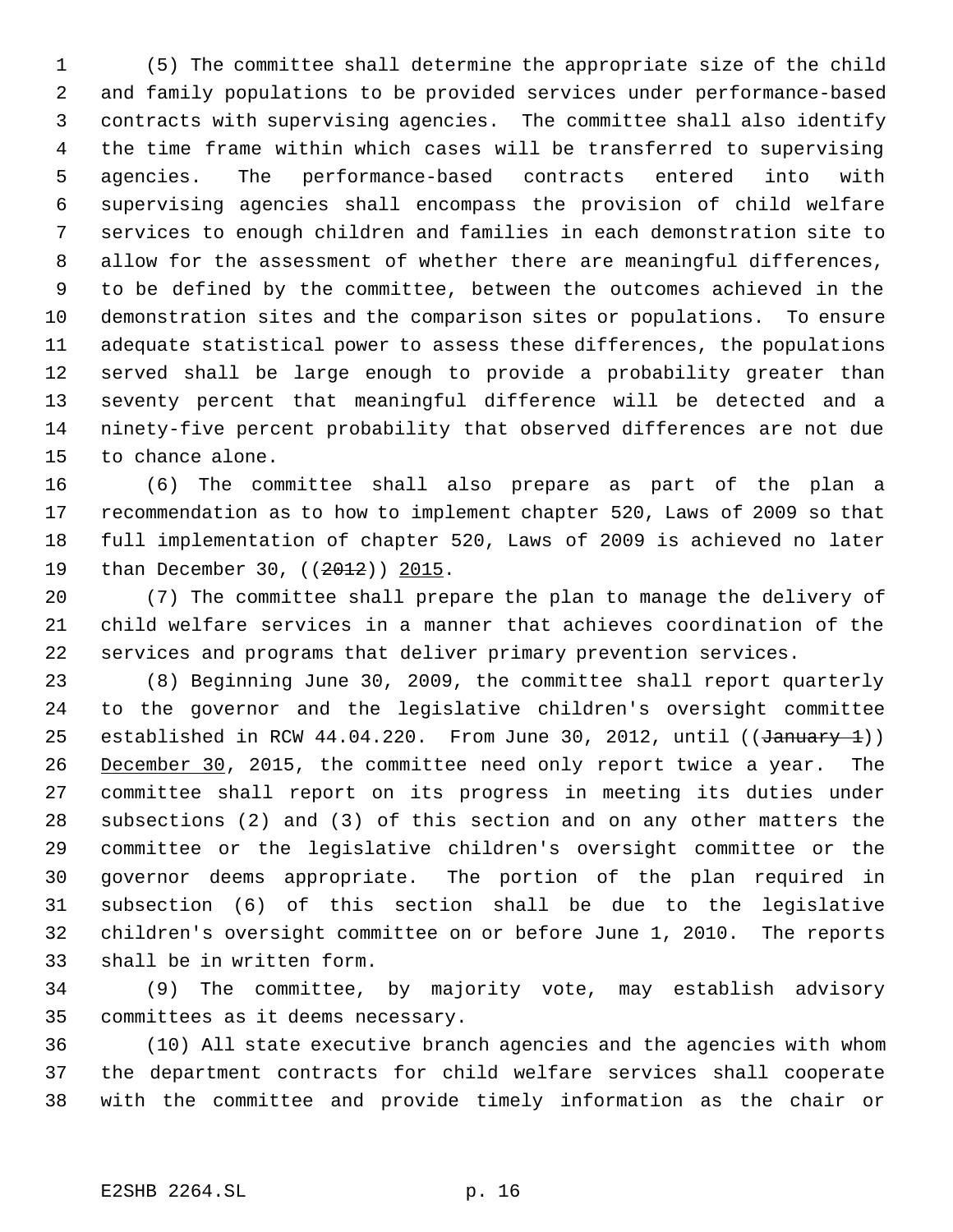cochairs may request. Cooperation by the children's administration must include developing and scheduling training for supervising agencies to access data and information necessary to implement and monitor the contracts.

 (11) It is expected that the administrative costs for the committee will be supported through private funds.

 (12) ((Staff support for the committee shall be provided jointly by 8 partners for our children and legislative staff.

9 (13)) The committee is subject to chapters 42.30 (open public meetings act) and 42.52 (ethics in public service) RCW.

11  $((+14))$   $(13)$  This section expires July 1,  $((2015))$  2016.

 **Sec. 11.** RCW 74.13.372 and 2009 c 520 s 10 are each amended to read as follows:

14 Not later than June 1, ((2015)) 2018, the governor shall, based on the report by the Washington state institute for public policy, determine whether to expand chapter 520, Laws of 2009 to the remainder of the state or terminate chapter 520, Laws of 2009. The governor shall inform the legislature of his or her decision within seven days of the decision. The department shall, regardless of the decision of the governor regarding the delivery of child welfare services, continue to purchase services through the use of performance-based contracts.

 **Sec. 12.** RCW 74.13.020 and 2011 c 330 s 4 are each reenacted and amended to read as follows:

For purposes of this chapter:

25 (1) "Case management" means ((the management of services delivered 26 to -children - and -families - in - the -child - welfare - system, - including 27 permanency  $-$  services,  $-$  caseworker-child  $-$  visits,  $-$  family  $-$  visits,  $-$  the convening of family group conferences, the development and revision of the case plan, the coordination and monitoring of services needed by  $the$  -child - and - family,  $)$  convening family meetings, developing, revising, and monitoring implementation of any case plan or individual service and safety plan, coordinating and monitoring services needed by the child and family, caseworker-child visits, family visits, and the assumption of court-related duties, excluding legal representation, including preparing court reports, attending judicial hearings and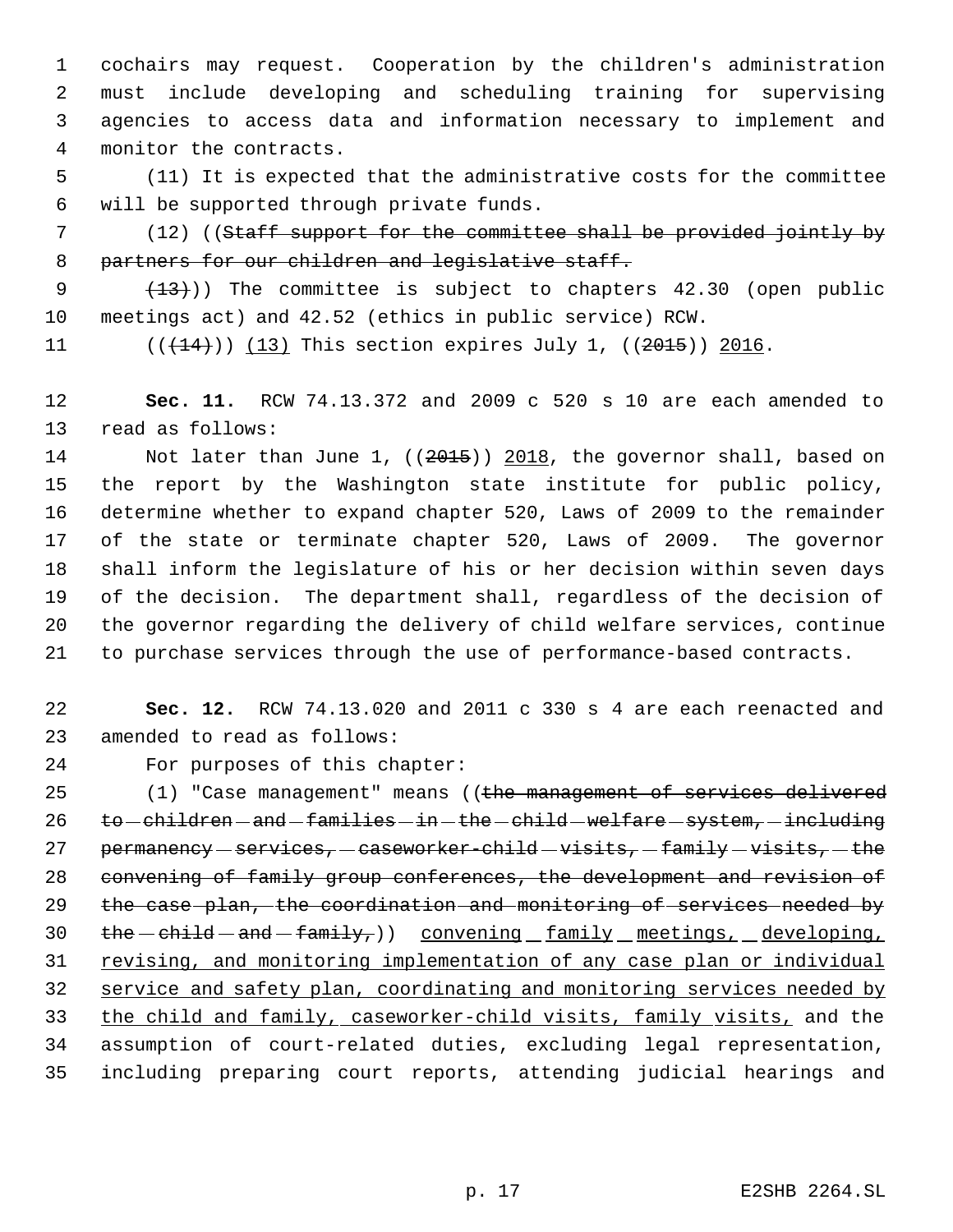permanency hearings, and ensuring that the child is progressing toward permanency within state and federal mandates, including the Indian child welfare act.

(2) "Child" means:

(a) A person less than eighteen years of age; or

 (b) A person age eighteen to twenty-one years who is eligible to receive the extended foster care services authorized under RCW 74.13.031.

 (3) "Child protective services" has the same meaning as in RCW 26.44.020.

 (4) "Child welfare services" means social services including voluntary and in-home services, out-of-home care, case management, and adoption services which strengthen, supplement, or substitute for, parental care and supervision for the purpose of:

 (a) Preventing or remedying, or assisting in the solution of problems which may result in families in conflict, or the neglect, abuse, exploitation, or criminal behavior of children;

 (b) Protecting and caring for dependent, abused, or neglected children;

 (c) Assisting children who are in conflict with their parents, and assisting parents who are in conflict with their children, with services designed to resolve such conflicts;

 (d) Protecting and promoting the welfare of children, including the 24 strengthening of their own homes where possible, or, where needed;

 (e) Providing adequate care of children away from their homes in foster family homes or day care or other child care agencies or facilities.

 "Child welfare services" does not include child protection services.

 (5) "Committee" means the child welfare transformation design committee.

 (6) "Department" means the department of social and health services.

 (7) "Extended foster care services" means residential and other support services the department is authorized to provide to foster children. These services include, but are not limited to, placement in licensed, relative, or otherwise approved care, or supervised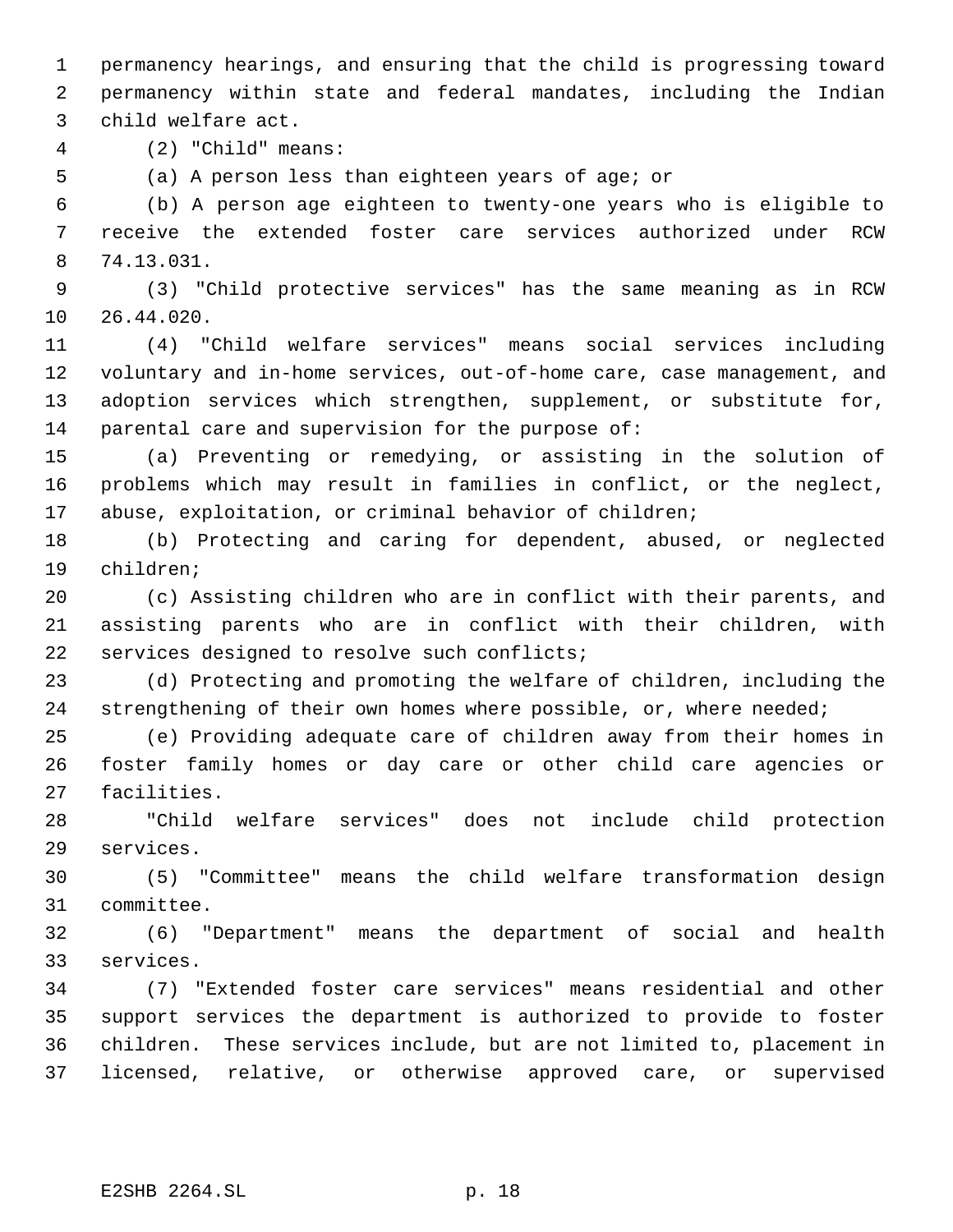independent living settings; assistance in meeting basic needs; independent living services; medical assistance; and counseling or treatment.

 (8) "Measurable effects" means a statistically significant change which occurs as a result of the service or services a supervising agency is assigned in a performance-based contract, in time periods established in the contract.

 (9) "Out-of-home care services" means services provided after the shelter care hearing to or for children in out-of-home care, as that term is defined in RCW 13.34.030, and their families, including the recruitment, training, and management of foster parents, the recruitment of adoptive families, and the facilitation of the adoption process, family reunification, independent living, emergency shelter, residential group care, and foster care, including relative placement.

 (10) "Performance-based contracting" means the structuring of all aspects of the procurement of services around the purpose of the work to be performed and the desired results with the contract requirements set forth in clear, specific, and objective terms with measurable outcomes. Contracts shall also include provisions that link the performance of the contractor to the level and timing of reimbursement.

 (11) "Permanency services" means long-term services provided to secure a child's safety, permanency, and well-being, including foster care services, family reunification services, adoption services, and preparation for independent living services.

 (12) "Primary prevention services" means services which are designed and delivered for the primary purpose of enhancing child and family well-being and are shown, by analysis of outcomes, to reduce the risk to the likelihood of the initial need for child welfare services.

 (13) "Supervising agency" means an agency licensed by the state under RCW 74.15.090, or licensed by a federally recognized Indian tribe located in this state under RCW 74.15.190, that has entered into a performance-based contract with the department to provide case management for the delivery and documentation of child welfare services, as defined in this section. This definition is applicable on or after December 30, 2015.